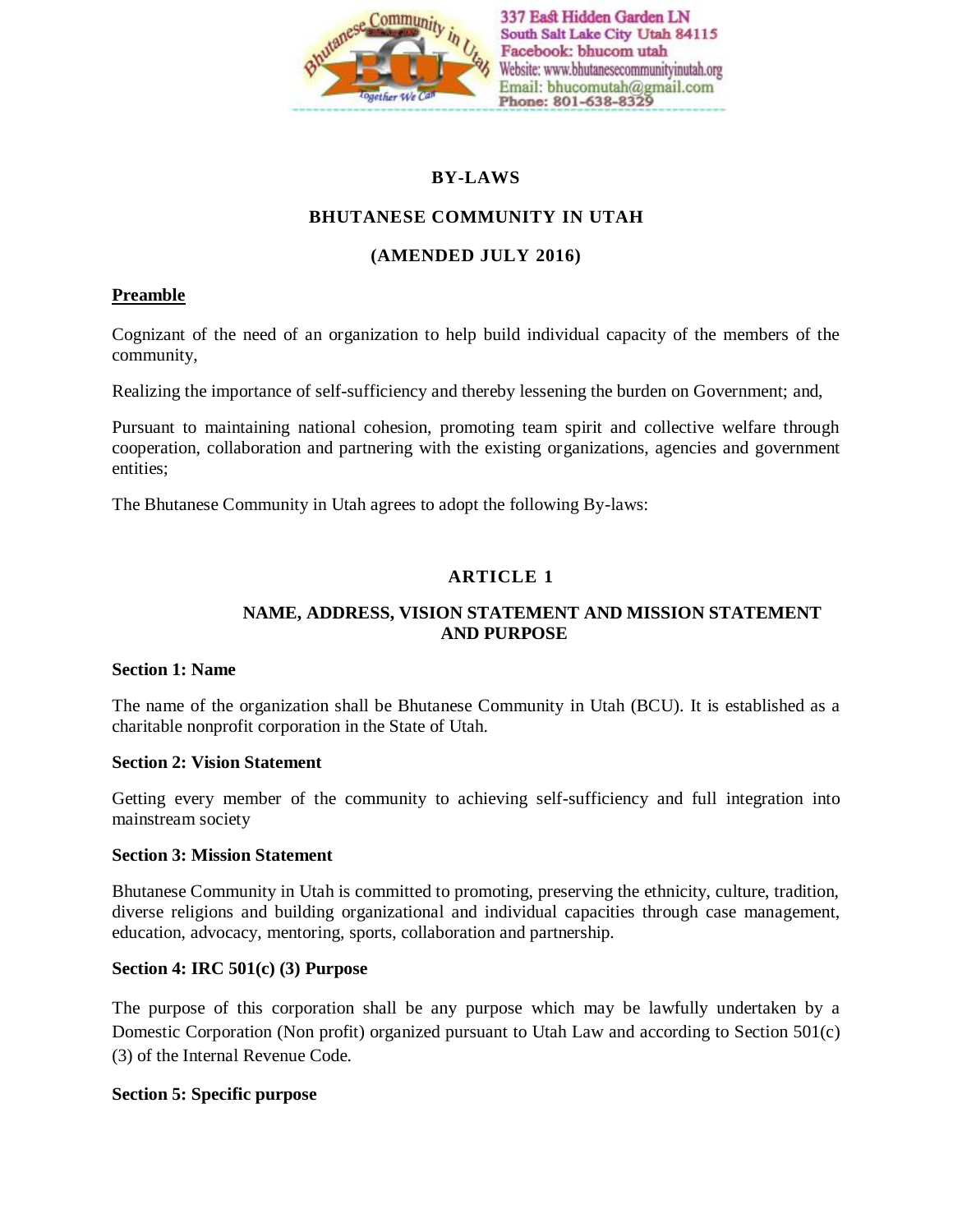

The specific purpose will include, but not limited to, the following

- 1. To provide interpretation services to new arriving and other Bhutanese who lack English language skills, to get access to the different resources available, and during appointments.
- 2. To empower and integrate the Bhutanese American and other communities in the mainstream American society through education, advocacy and service.
- 3. To guide children and youths in socially useful and productive work.
- 4. To preserve and promote Bhutanese arts and culture.
- 5. To provide all individuals the opportunity to live in dignity and respect and foster basic human rights.
- 6. To strengthen cooperation among organization and international forums on matters of common interests, objectives, and purposes.
- 7. To coordinate with different skill development centers and refugee liaisons to provide job related training and help to make self dependent.

## **ARTICLE 2**

### **MEMBERS**

Membership in this organization shall include, but not limited to, all who are 18 years and older and are from Bhutanese origins. Active members are those members who have applied for the membership and have paid their membership dues. Active members have legal and voting rights, and can be elected officials of the organization.

### **Section 1: Membership fee**

The yearly membership dues of \$20 for this organization shall be due by  $15<sup>th</sup>$  of January every year for the ongoing year. However, members are granted a grace period until March  $31<sup>st</sup>$ . Only those members who have paid the membership fees will have the right to review transaction and investment of all the activities of the organization.

### **Section 2: Membership Database**

The Bhutanese Community in Utah shall keep the database containing the name and address of each member. Such database shall be kept by the Secretary.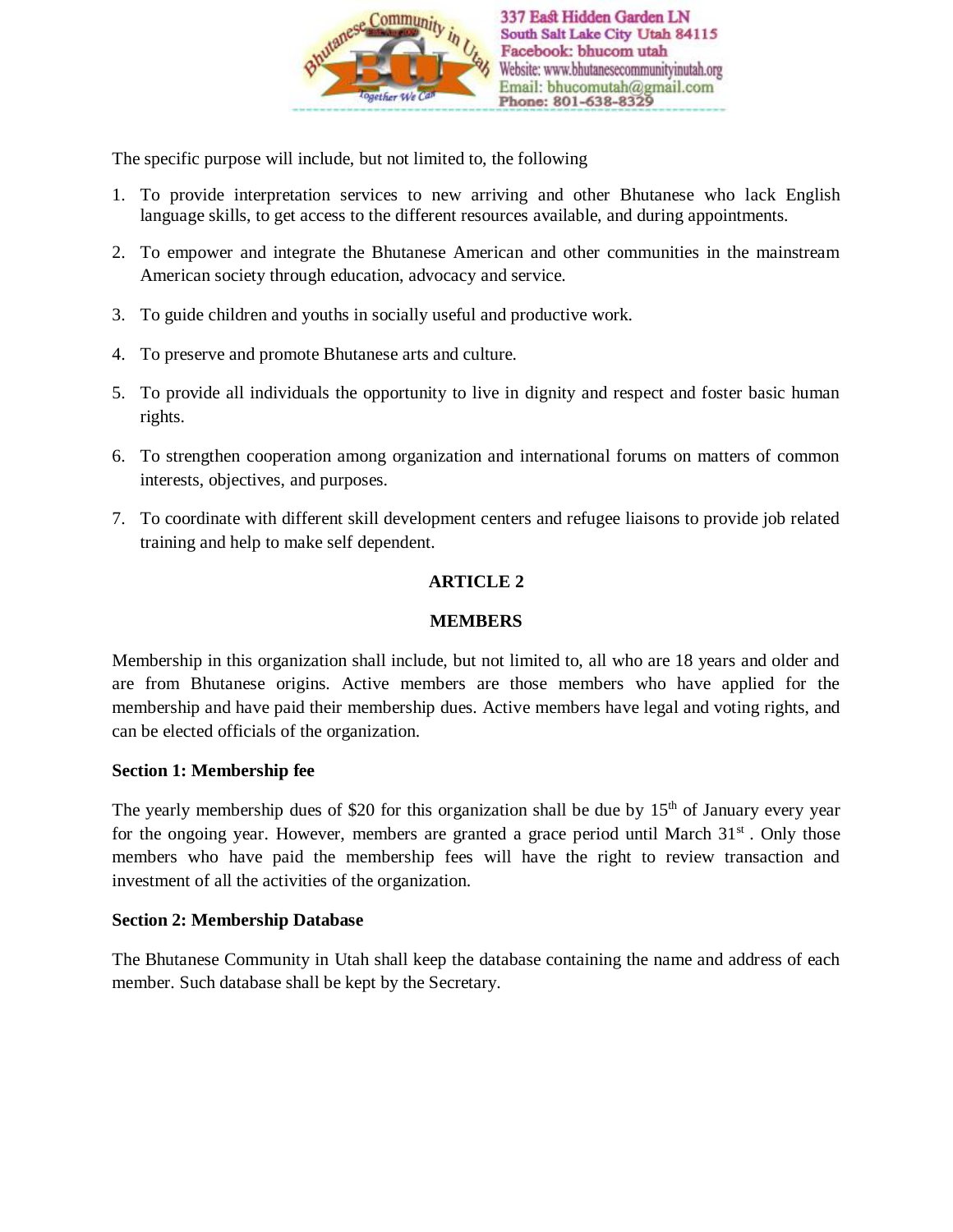

### **Section 3: Termination of the Membership**

The membership of a member shall terminate upon the occurrence of any of the following events:

- a. Upon his/her notice of such termination delivered to the president or secretary or the board member of the corporation personally or by mail, such membership to terminate upon the date of delivery of the notice.
- b. Upon failure to renew his/her membership by paying dues on or before their due date, such termination to be effective thirty days after written notification of delinquency is given personally or mailed to such member by the Secretary. A member may avoid such termination by paying the amount of delinquent dues within a thirty-day period following the member's receipt of the written notification of the delinquency.
- c. After providing the member with reasonable written notice and an opportunity to heard either orally or in writing, upon a determination by the board of directors that the member has engaged in conduct materially and seriously prejudicial to the interest or purpose of the corporation.

# **ARTICLE 3**

## **MEETINGS**

### **Section 1: Annual Meetings**

The annual membership meeting of this organization shall be held on the 15<sup>th</sup> of December each and every year except if such day is a legal holiday, and in that event, the Board of Directors shall fix the day but it shall not be more than two weeks from the date fixed by these By-Laws. The secretary shall cause to be mailed to every member in good standing at this address as it appears in the membership roll book in this organization a notice telling the time and place of such annual meeting.

### **Section 2: Regular Meetings**

Regular meetings of the organizations shall be held with the 10 days prior notification of all the members and at the venue arranged by the secretary until the arrangement shall have its office.

### **Section 3: Special Meetings**

Special meeting of this organization may be called by the President or any board members when he deems it for the best interest of the organization. Notices of such meeting shall be mailed to all members at their addresses as they appear in the membership roll book at least ten days before the scheduled date set for such special meeting.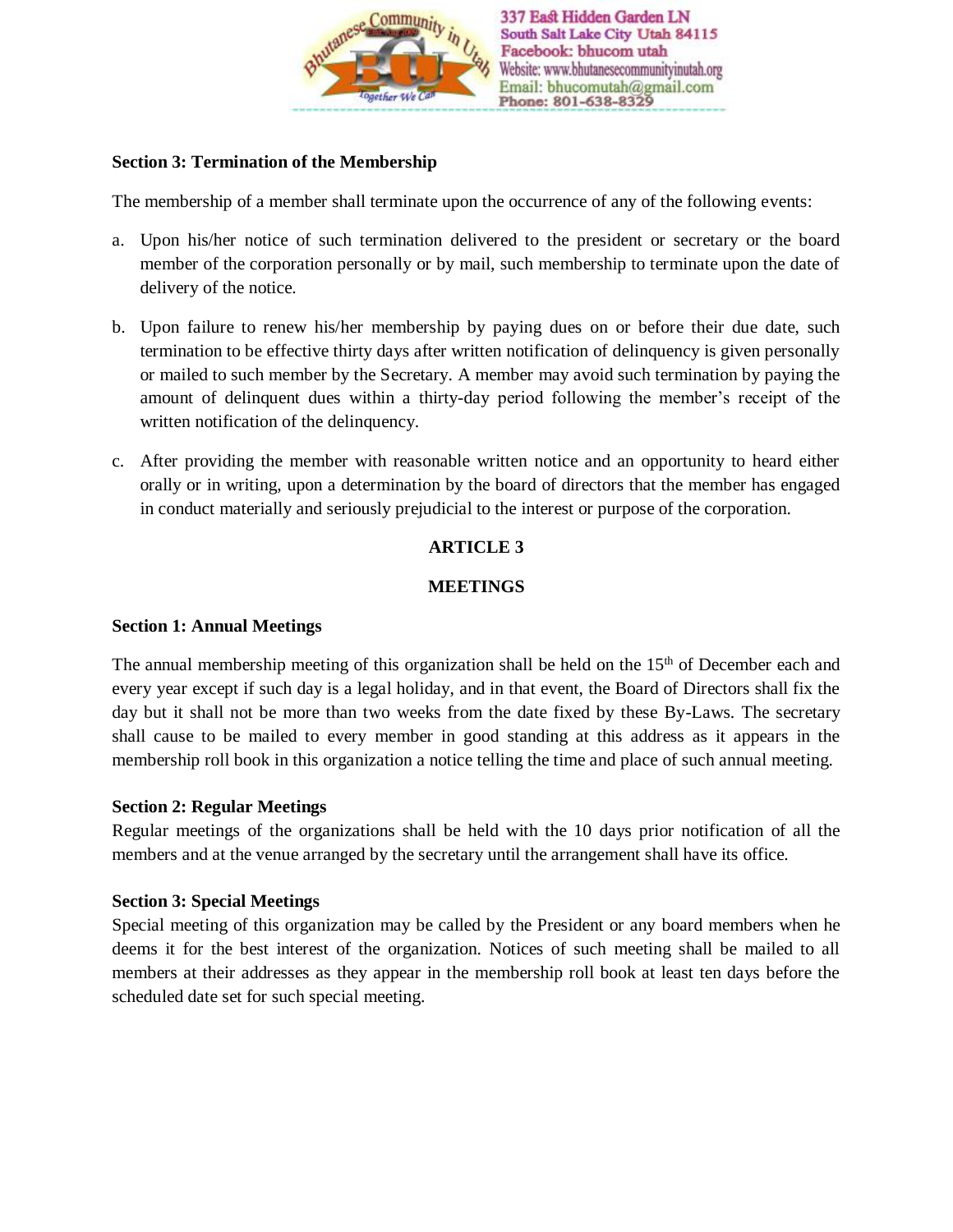

Such notice shall state the reasons that such meeting has been called, the business to be transacted at such meeting and by whom it was called. At the request of thirty percent of the members of the Board of Directors or twenty percent of the members of the organization, the President shall cause a special meeting to be called but such request must be made in written at least ten days before the requested scheduled date. No other business but that specified in the notice may be transacted at such special meeting without the unanimous consent of all present at such meeting.

#### **Section 4: Quorum**

The presence of not less than 51 percent of the Board members shall constitute a quorum and shall be necessary to conduct the business of this organization; but a lesser percentage may adjourn the meeting for a period of not more than two weeks from the date scheduled by these By –laws and the secretary shall cause a notice of this scheduled meeting to be sent to all those members who were not present at the meeting originally called. A quorum as herein before set forth shall be required at any adjourned meeting.

### **Section 5: Order of Business**

Order of business of all meetings shall be as follows:

- 1. Roll call
- 2. Reading of the minutes of the preceding meeting
- 3. Reports of committees.
- 4. Reports of Officers.
- 5. Old and unfinished business.
- 6. New business
- 7. Adjournments.
- 8. Date for next meeting

#### **Section 6: Voting**

In all meetings, business decisions shall be finalized by voting. Voting can be conducted either by voice or by hand raising.

## **ARTICLE 4**

### **BOARD OF DIRECTORS:**

#### **Section 1: Number**

The corporation shall have no less than five directors and collectively they shall be known as the Board of directors (BOD).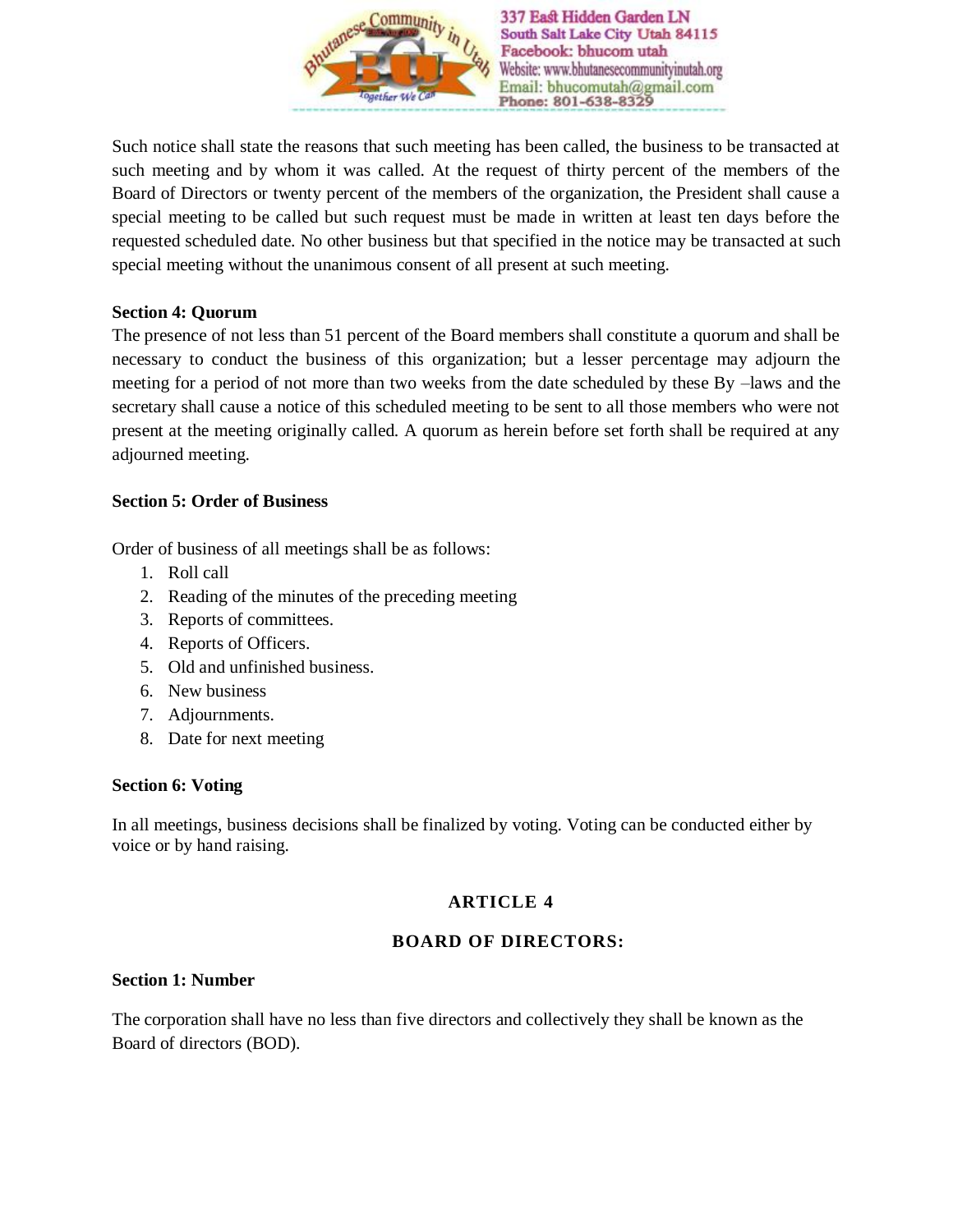

### **Section 2: Power**

The Board of Directors shall be the governing body of the corporation. The activities and affairs of this corporation shall be conducted and all corporate powers shall be exercised by or under the direction of Board of Directors.

### **Section 3: Election**

The Board of Directors shall be elected by members of the corporation who have the membership and paid all dues in their account. Voting for the election of directors shall be by secret ballot. The candidates receiving the highest number of votes up to the number of directors shall be elected to serve the board.

### **Section 4: Term of the Office**

Each Director shall hold office for a period of two years. A person elected to fill a vacancy on the board shall hold office until the next election of Board of Directors or until his or her death, resignation, or removal from office.

The directors after being elected shall elect one of them as the chairman of the Board. He or she shall chair the Board till the next election unless otherwise, expired, resigned, or terminated.

### **Section 5: Responsibilities**

It shall be the duty of the directors to:

- 1. Perform any and all duties imposed on them collectively or individually by law, by article of incorporation, or by these bylaws.
- 2. Create or update mission and vision statements.
- 3. Determine the organizations of program and services.
- 4. Approving the strategic plan.
- 5. Appoint and remove, employ and discharge, prescribe the duties and fix the compensation, if any, of all officers, agents, and employees of the corporation.
- 6. Supervise all officers, agents, and employees of the corporation to assure that their duties are performed properly.
- 7. Approving the annual budget, annual report, etc.
- 8. Working with and providing support the executive.
- 9. Approving major contracts and grants.
- 10. Soliciting and reviewing program evaluations
- 11. Fundraising, by directly donating to the non-profit and soliciting donations from others.
- 12. Documenting policies and decisions to create an organizational memory.
- 13. Preparing for and attending board meetings.
- 14. Researching and discussing issues before decisions are made.
- 15. Advocating for the organization.
- 16. Troubleshooting as necessary.
- 17. Meet at such times and places as required by these bylaws.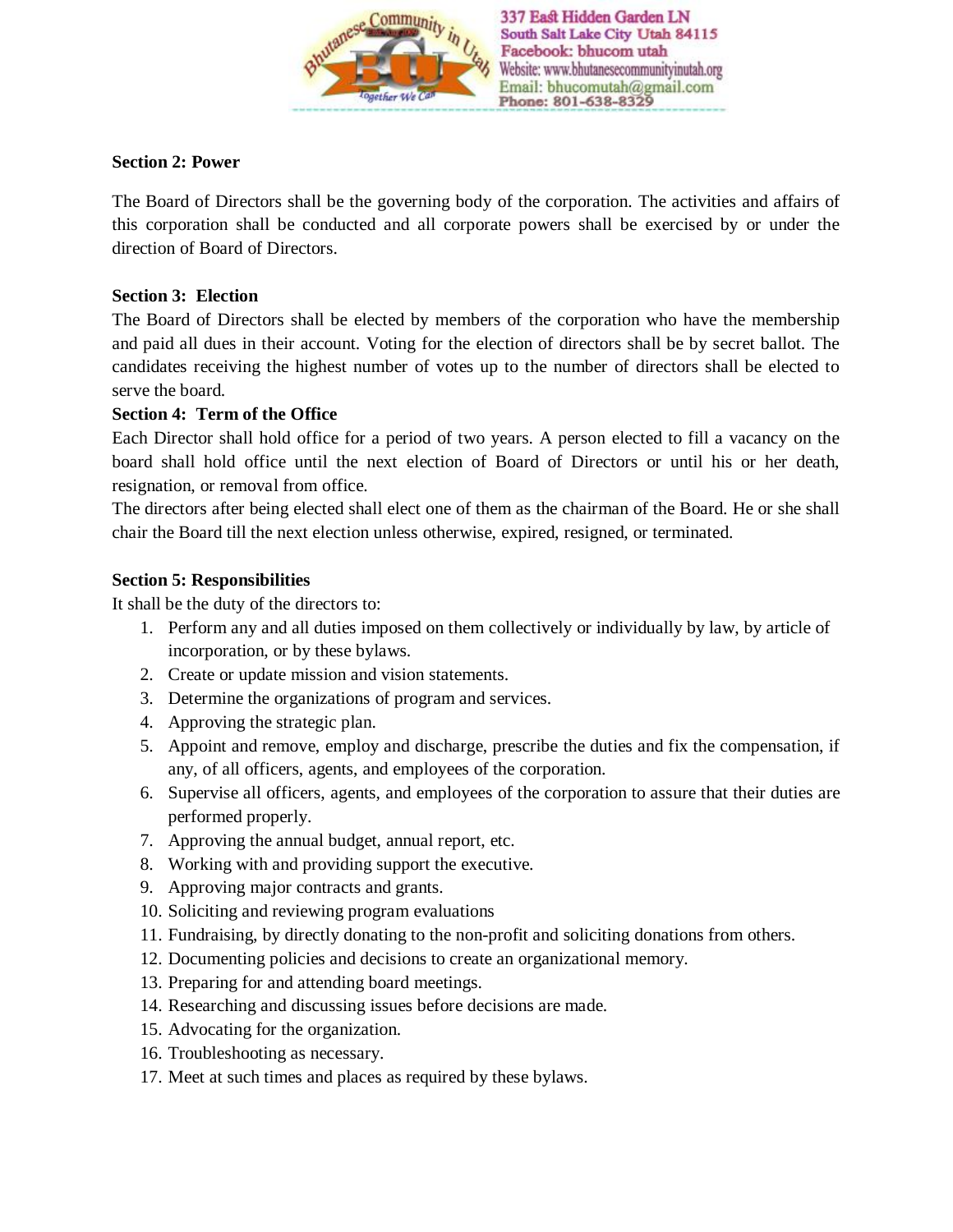

### **Section 6: Salaries/Compensation**

Till the financial recourses are explored the Board of Directors shall be liable to run the day to day business voluntarily. Otherwise, any salaries received by the officers and the board of directors will be reasonable and provided in return for services actually rendered to or for the Corporation. All salaries will be approved in advance in accordance with this Corporation's conflict of interest policy as set forth in Article 10 of these Bylaws.

#### **Section 7: Qualification**

The members of BOD should have the following qualifications:

- a) Community service experience.
- b) Good communication skills.
- c) Should pass the state background check.
- d) Should have no any criminal convictions.

#### **Section 8: Termination/ Resignation**

- 1. Members of BOD can resign to the existing chairman, while the chairman can resign to the President of the executive body. The vacancy thus created shall be filled through the election by the members of the corporation.
- 2. Any members of BOD can be terminated if:
- a) He/she is found involved in criminal activities.
- b) Found acting against the interest of the BCU.
- c) Failed to attend two consecutive meetings, he/she shall first be requested for the written explanations and however, if failed to attend three consecutive meetings shall be given termination letter. (Reference Code-2).

#### **Section 9: Non-liability of Directors**

The directors shall not be personally liable for the debts, liabilities, or other obligations of BCU.

#### **Section 10: Insurance for corporate agents**

Except as may be otherwise provided under provisions of law, the Board of Directors may adopt a resolution authorizing the purchase and maintenance of insurance on behalf of any agents of BCU (including a director, officer, employee, or other agent of BCU) against liabilities asserted against or incurred by the agent in such capacity or arising out of the agent's status as such.

### **Section 11: Board Performance Review**

The Board collective shall review or evaluate their performance annually. Evaluating the work of the Board shall be done using questionnaire agreed upon by Board.

Elements of review shall include, but not limited to, of the following:

- a. The Board's need to review the bylaws;
- b. The board members' understanding of their responsibility and duties;
- c. The members' commitment to the Board;
- d. The Board's use of its committees and the quality of the committees' terms of reference;
- e. Board members' understanding of their fiduciary duties;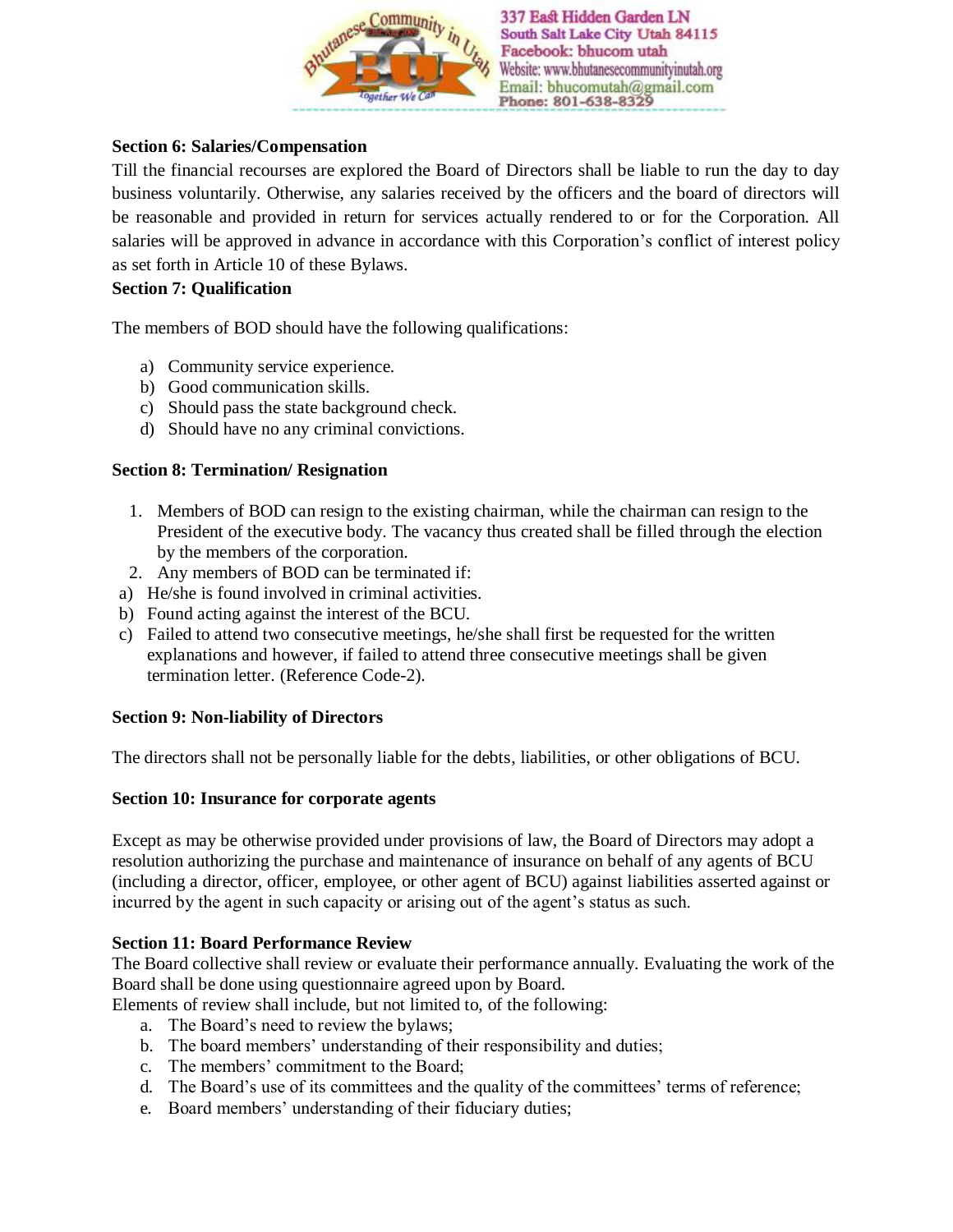

- f. The diversity of the Board's composition and the board's ability to accurately represent its stakeholders;
- g. The quality of the relationships between board members, as well as between the board and the organization;
- h. The quality of the communication between the board and the organization;
- i. The Board's policies and procedures;
- j. The efficiency of the Board meetings, decision making processes, and Board member participation;
- k. The quality of the Board's written work plan;
- l. The Board's ability to address conflict effectively and openly; and
- m. The Board's use of resources.

# **ARTICLE 5**

# **OFFICERS**

## **Section 1: Designation of Officers**

The officers of BCU shall include but not limited to, a president, a vice president, a secretary, an assistant secretary, and a treasurer and assistant treasurer. Any member may serve as an officer of **BCU** 

## **Section 2: Election and term of office**

Officers shall be elected by the Board of Directors and each officer shall hold office for a term of two years.

# **Section 3: President**

The president shall perform the following duties:

- a) Be the chief executive officer of BCU and shall, subject to the control of the Board of Directors, supervise and control the affairs of BCU and activities of the officers.
- b) He/she shall perform all duties incident to his/her office and such other duties as may be required by law, by the articles of incorporation, or by these bylaws, or which may be prescribed from time to time by the Board of Directors.
- c) He/she shall preside all the meetings of the Board of Directors and at all meetings of the general meetings.
- d) Except as otherwise expressly provided by law, by the articles of incorporation, or by these bylaws, he/she shall, in the name of BCU, execute such deeds, mortgages, bonds, contracts, checks, or other instruments, which may from time to time be authorized by Board of Directors.
- e) Shall establish meeting agenda.
- f) Shall work to build bridges with other non-profit organizations and agencies of government.
- g) Shall promote the image of the organization.
- h) Shall serve as spokesperson and public relation for the organization.
- i) Shall ensure compliance with state laws and regulations.

## **Section 4: Vice President**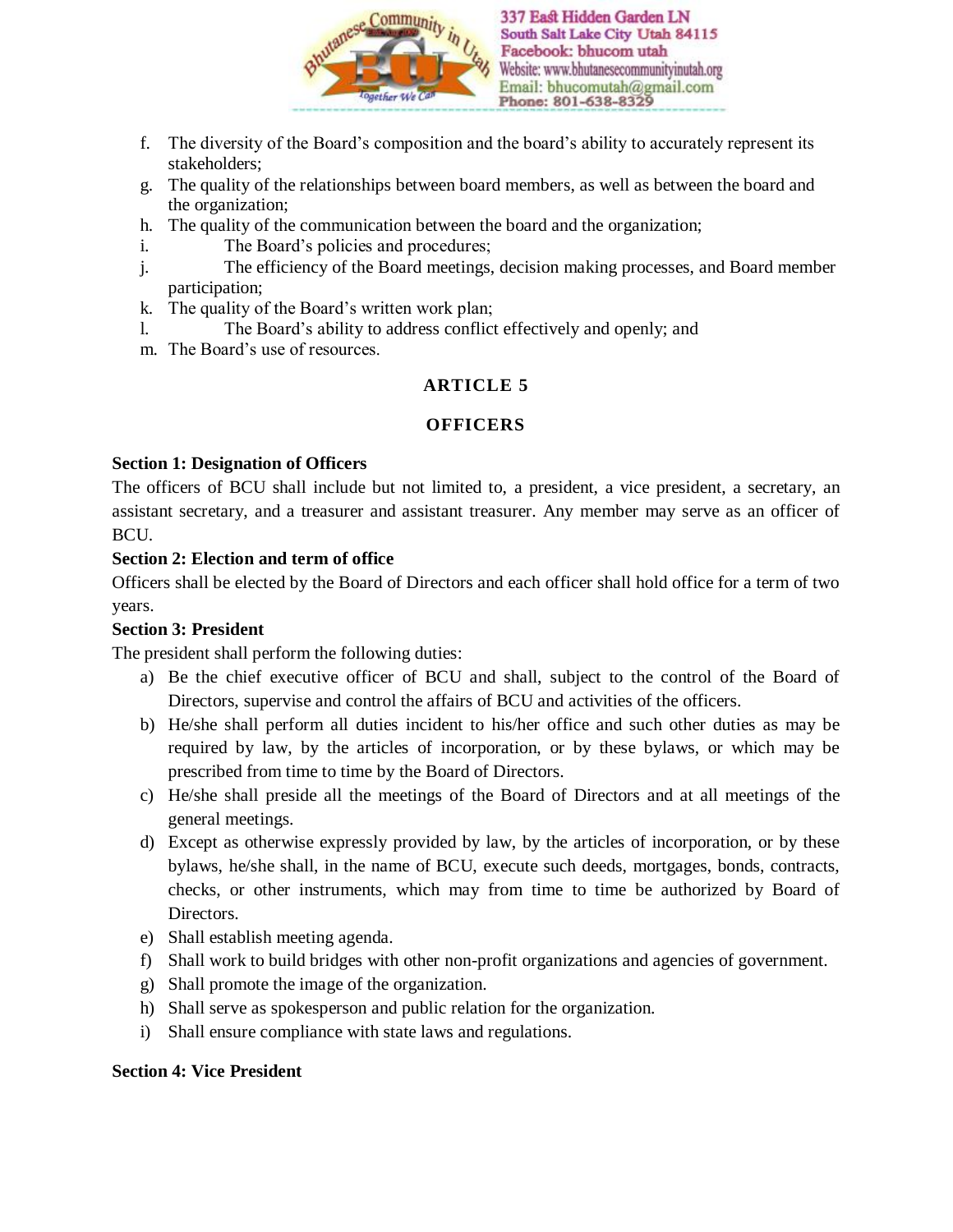

The vice president shall in the event of the absence or inability of the President to exercise his/her office become acting President of the organization with all the rights, privileges, and powers as if he had been the duly elected President. Vice President is entrusted with all the responsibilities aforementioned under President's role to run the corporation and work very closely with President.

### **Section 5: Secretary**

The secretary shall keep the minutes and records of the organization in appropriate books. It shall be his duty to file any certificate required by any statute, federal or state. He shall give and serve all notices to members of this organization. He shall be the official custodian of records and seal of this organization. He may be one of the Officers required to sign the checks and drafts of the organization. He shall present to the membership at any meetings any communication addressed to him as secretary of organization. He shall submit to the Board of Directors any communications which shall be addressed to him as secretary of the organization. He shall attend to all correspondence of the organization and shall exercise all duties incident to the office of secretary.

### **Section 6: Assistant Secretary**

Assistant Secretary is responsible to assist the secretary and work as the secretary in his/her absence from duty.

### **Section 7: Treasurer**

The treasurer shall have the care and custody of all money belonging to the organization and shall be solely responsible for such monies and security of the organization. He shall cause to be deposited in a regular business bank or trust company a sum not exceeding \$5000 and the balance of the funds of the organization shall be deposited in a saving bank except (Unless) the Board of Directors may cause such funds to be invested in such investments as shall be legal for a non-profit corporation in this state. He must be one of the Officers who shall sign checks or drafts of the organization. No special fund may be set aside that shall make it unnecessary for the treasurer to sign the checks issued upon it. He shall render at stated periods as the Board of Directors shall determine a written account of the finances of the organization and such report shall be physically affixed to the minutes of the Board of Directors of such meeting. He shall exercise all duties incident to the office of treasurer.

### **Section 8: Assistant Treasurer**

Assistant treasurer assists the treasurer at work and will have full authority as a treasurer in his/her absence from work.

### **Section 9: Termination/Resignation**

- 1. Any officer can resign to the President while the President can resign to the chairman of the BOD. The vacancy thus created shall be filled by the BOD.
- 2. All the matters of business for officers should be properly handed over to the new officers with proper documentations.
- 3. Any officers may be removed by the BOD with or without cause.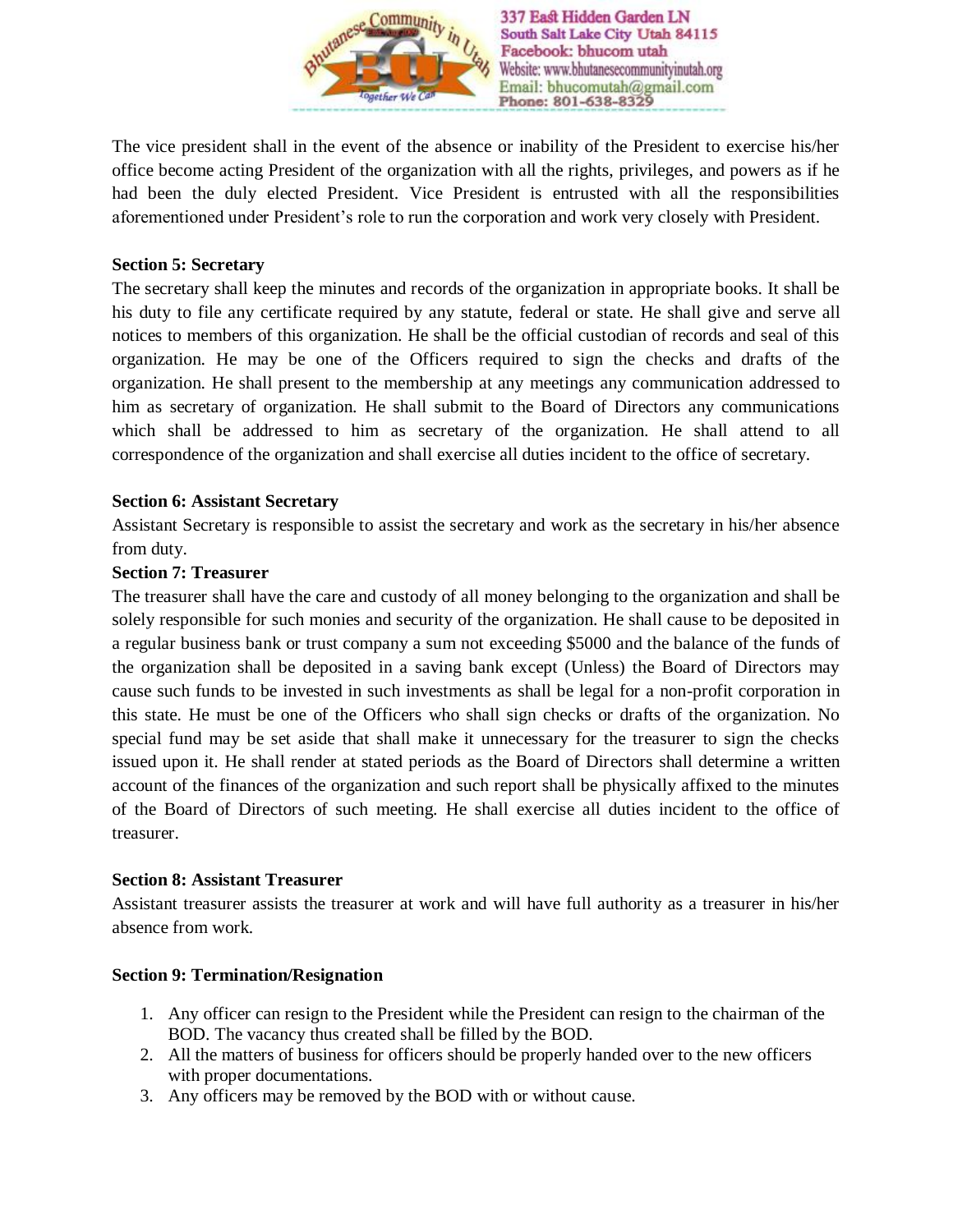

- 4. Any officers may be terminated if
	- a) He/she is found involved in criminal convictions.
	- b) Found acting against the interest of BCU.
	- c) Failed to attend two consecutive meetings, he/she shall first be requested for the written explanations and however, if failed to attend three consecutive meetings shall be given termination letter. (Reference Code-2).

### **ARTICLE 6**

### **ADVISORY BOARD**

Advisory board shall be formed by the BOD. The number of members and the tenure for this board shall remain unlimited, unless otherwise the Advisory Board Member resigns.

The so formed Board will be responsible to inspect and advise the board of directors, officers, and other committees in their activities for the better functioning and services to the community and provide necessary comments and suggestions if required.

### **ARTICLE 7**

#### **COMMITTEES:**

All committees of this organization shall be formed by the BOD and their term of office shall expire along with the expiration of the tenure of BOD if not dismissed earlier. The permanent committees of this Corporation are as follows. However, Board of Directors shall have the right to form other committees not included herein, as needed.

**Section 1: Cultural Committee**: Comprising five members formed by BOD in consent with all BCU members.

This committee will be responsible to organize and conduct all religious and cultural activities during festive occasions, public gatherings and help upcoming generations regarding culture, tradition and religion.

**Section 2: Women and children Committee**: Comprising of five members formed by BOD in consent with all BCU members.

This committee will be responsible to advocate to the issues related to women and children and provide resources in coordination with the BOD and empower them. Help the children to solve school related problems and conduct literacy classes related to Health, Banking, Financing and employment.

**Section 3: Youth and Sports Committee**: formed of five members nominated by BOD in consent with all BCU members. A youth forum namely Bhutanese Creative Youth (BCY) formed under the aegis of BCU. It shall work under BCU's Bylaws and directives and is accountable to BCU.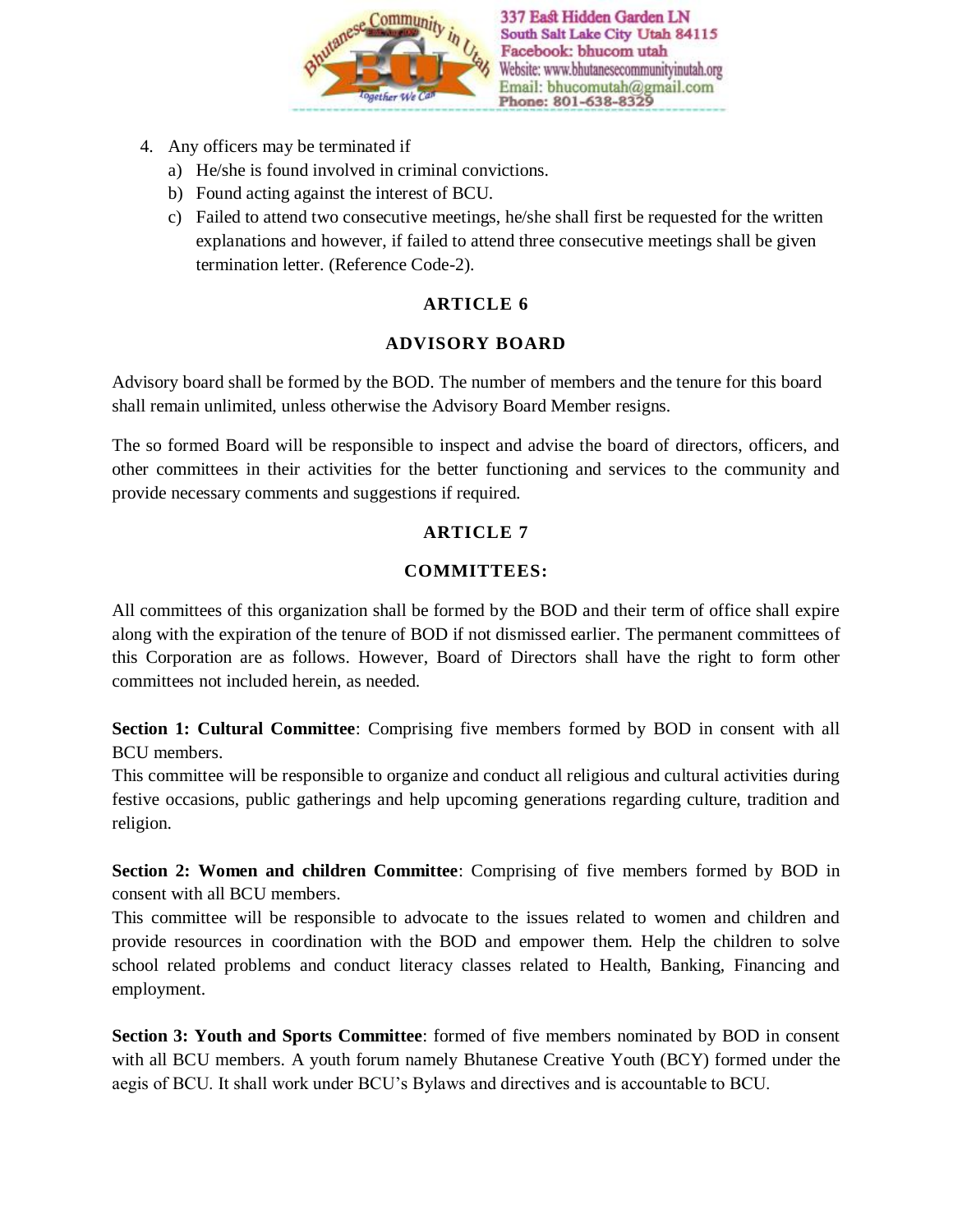

This committee will be responsible to conduct and facilitate sports related programs. Suggest, engage and direct the youths towards productive and responsible duties in community services. Conduct anti-drug awareness programs, encourage and help them to attain higher level of education.

This committee is formed of 5 or more members depending on the nature of activities nominated by BOD in consent with BCU members. This committee will be responsible to conduct and facilitate language, citizenship, computer classes and also help community members find and apply for better jobs and provide skills based training to attend self-reliance.

### **ARTICLE 8**

## **AMENDMENTS AND DISSOLUTION:**

### **Section 1: Amendments**

Except as may otherwise be specified under provisions of law, these bylaws or any of them, may only be altered, amended, or replaced and new bylaws may only be adopted by an affirmative vote of two thirds of the Board.

#### **Section 2: Dissolution**

The Bhutanese Community of Utah (BCU) may be dissolved by resolution taken by three quarters majority of the active members. Upon dissolution, BCU's assets will be distributed for any exempt purposes specified in section  $501(C)(3)$  of the internal revenue code as amended or supplemented, or shall be distributed to the Federal Government or to a State or Local Government for a public purpose which the Board, at the time of dissolution shall determine. Any such assets not so disposed off shall be disposed off by the District court of the county in which the principal office of BCU is located, exclusively for such purposes or to such organization or organizations, as said court shall determine which are organized and operated exclusively for such purposes.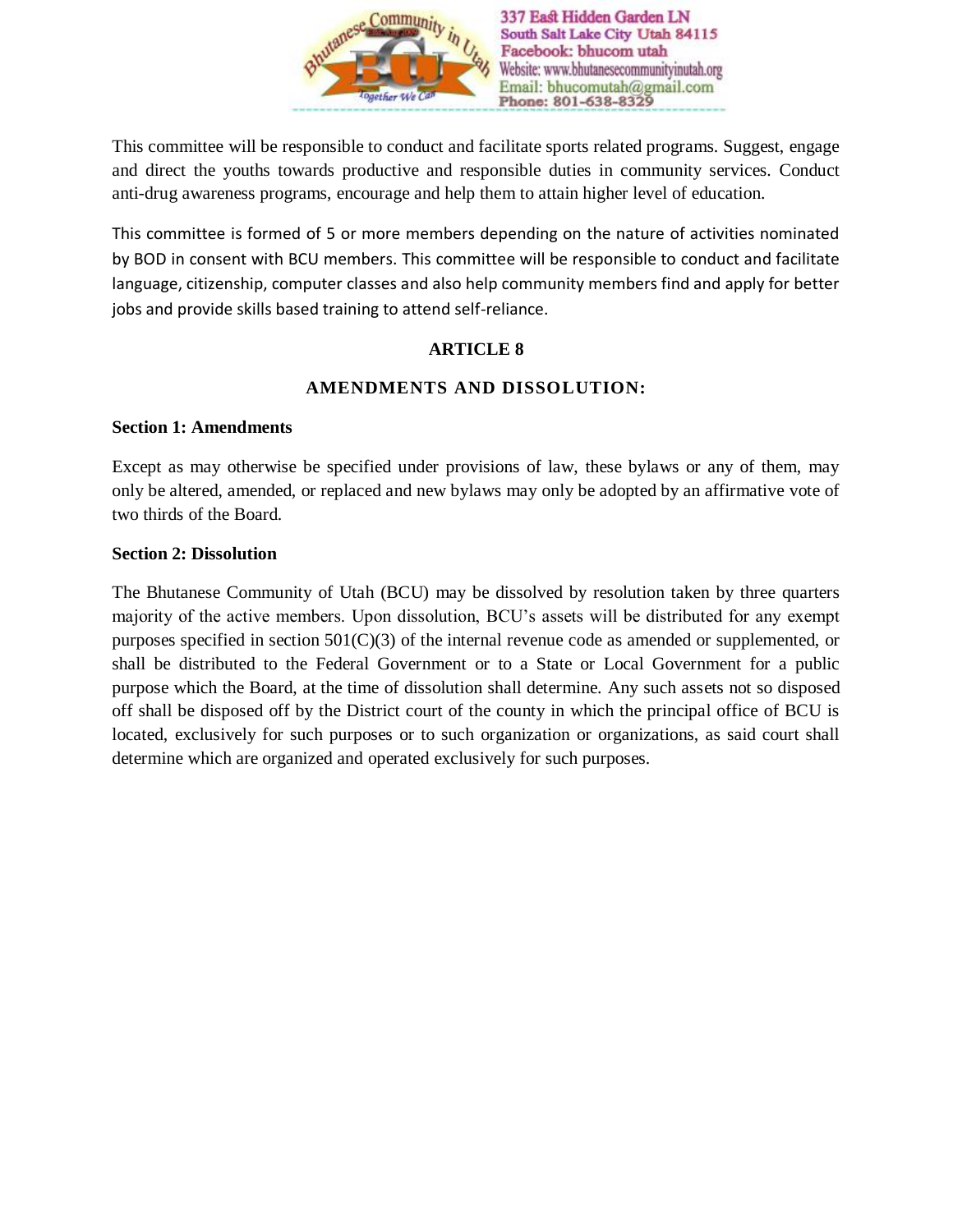

# **ARTICLE 9**

## **RECORDS, REPORTS AND SEAL**

### **Section 1: Periodic Report**

The board of directors shall cause an annual or periodic report required under law to be prepared and delivered to an office of this state to be so prepared and delivered within the time limit set by law. It is hereby acknowledged that as of the date of these Bylaws, the corporation is required by law to file an Annual Report/Renewal with the State of Utah Department of Commerce, Division of Corporation and Commercial code, by December 15 of each year.

### **Section 2: Corporate Records**

The corporation shall keep at its principal office:

1. Minutes of all meetings and committees of the board of directors indicating the time, place, the purpose type and the attendance of the members present.

2. Accounting records of properties and business transaction, receipts, disbursements, gains and losses.

- 3. Copies of Articles of Incorporation and Bylaws as amended to date.
- 4. Copies of resolutions of the board of directors.

### **Section 3: Seal**

The organization shall have a seal whose design and structure shall be determined by a committee formed by the Board of Directors. The board of directors may adopt, use and at will alter a corporate seal. Such Seal shall be kept at the principal office of the corporation. However, failure to affix the Seal shall not affect the validity of any such instrument.

### **Section 4: Inspection Rights**

Every director shall have the right at any responsible time to inspect any copy of all books, records and documents of every kind and to inspect the physical properties of the corporation.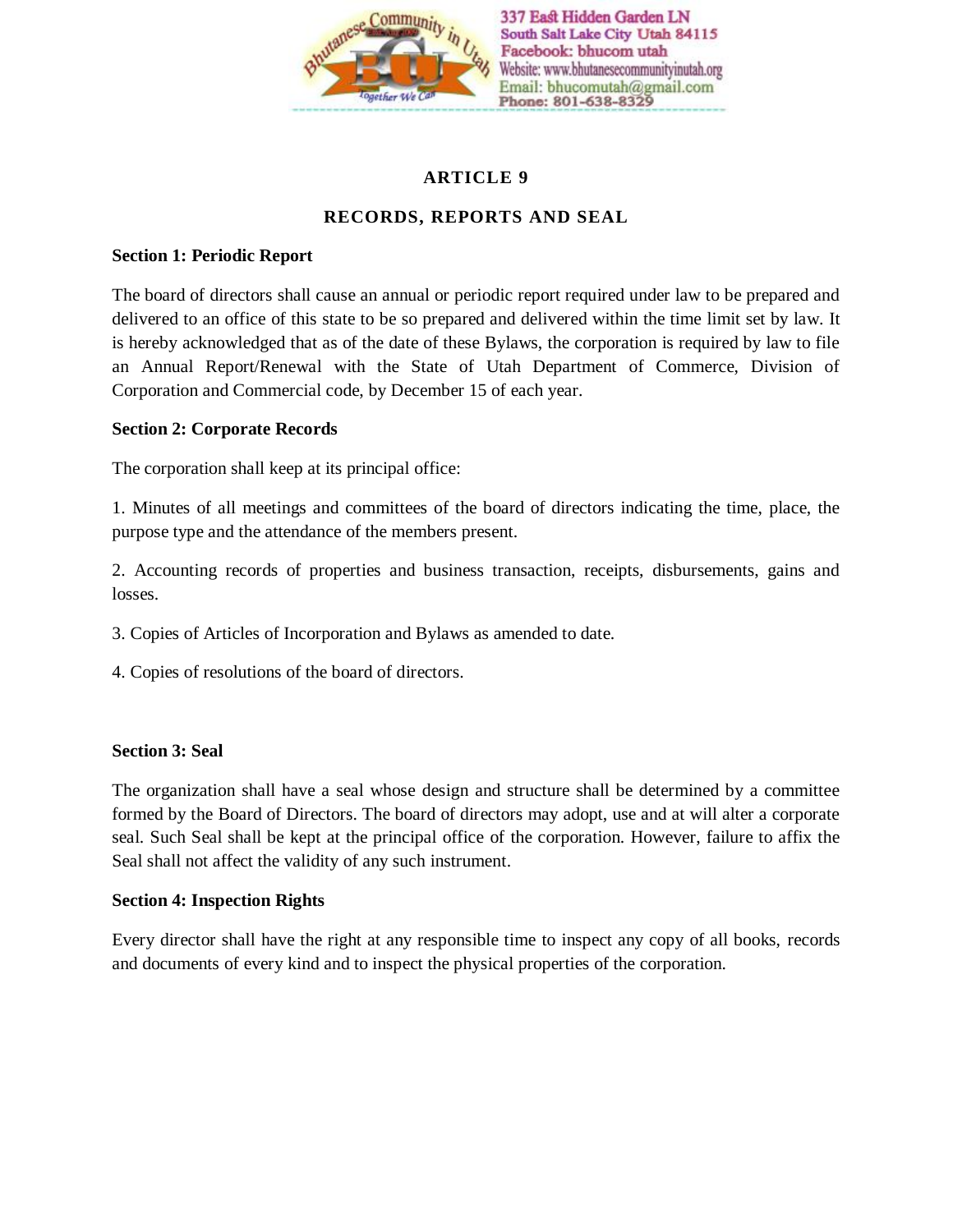

### **ARTICLE 10**

### **Policies and Procedures**

### Section 1:

- a) BCU shall have only one bank account.
- b) The final decision for the utilization of the approved budgets for any projects by BOD is vested in the president of the Executive Body.
- c) The approval for the payment or reimbursement shall be made by the Chairman of BOD or the President of executive body, depending on the nature of the expenses. The checks shall then be signed by the treasurer or by secretary when needed.
- d) The financial accounts for each and every projects, programs and unrestricted expenses should be maintained and reported separately.

#### Section 2:

- a) There should be a written complaint from member of BCU with evidence. The same procedure adapted for the submission of the resignation applies for the complaints also.
- b) BOD chairman and/or President of executive body shall call for the discussion meeting for the complaints and to verify the evidences. The procedure adapted for power sharing applies to this also.
- c) If the complains and evidences are verified and agreed upon by the majority of the discussion meeting, a termination letter will be given.
- d) If the complains and evidences are not verified and/or are not agreed upon by the majority,
- e) He/she shall continue assuming his/her office.

#### Section 3:

- a) Under the conditions for which elections cannot be held in time, the tenure of the body can be extended for some months with the consensus of BOD, Officers, and Advisory board by calling a mass meeting.
- b) If the meeting of the BOD, Executive Body, Advisory body and the majority of the members feels that the existing board can work for the next tenure.

## **ARTICLE 11**

### **CONFLICT OF INTEREST AND COMPENSATION APPROVAL POLICIES**

### **SECTION 1: PURPOSE OF CONFLICT OF INTEREST POLICY**

The purpose of this conflict of interest policy is to protect this tax-exempt corporation's interest when it is contemplating entering into a transaction or arrangement that might benefit the private interest of an officer or director of the corporation or any "disqualified person" as defined in Section 4958 (f)(1) of the Internal Revenue Code and as amplified by Section 53.4958-3 of the IRS Regulation and which might result in a possible "excess benefit transaction" as defined in Section 4958(c)(1)(A) of the Internal Revenue Code and as amplified by Section 53.4958 of the IRS Regulations.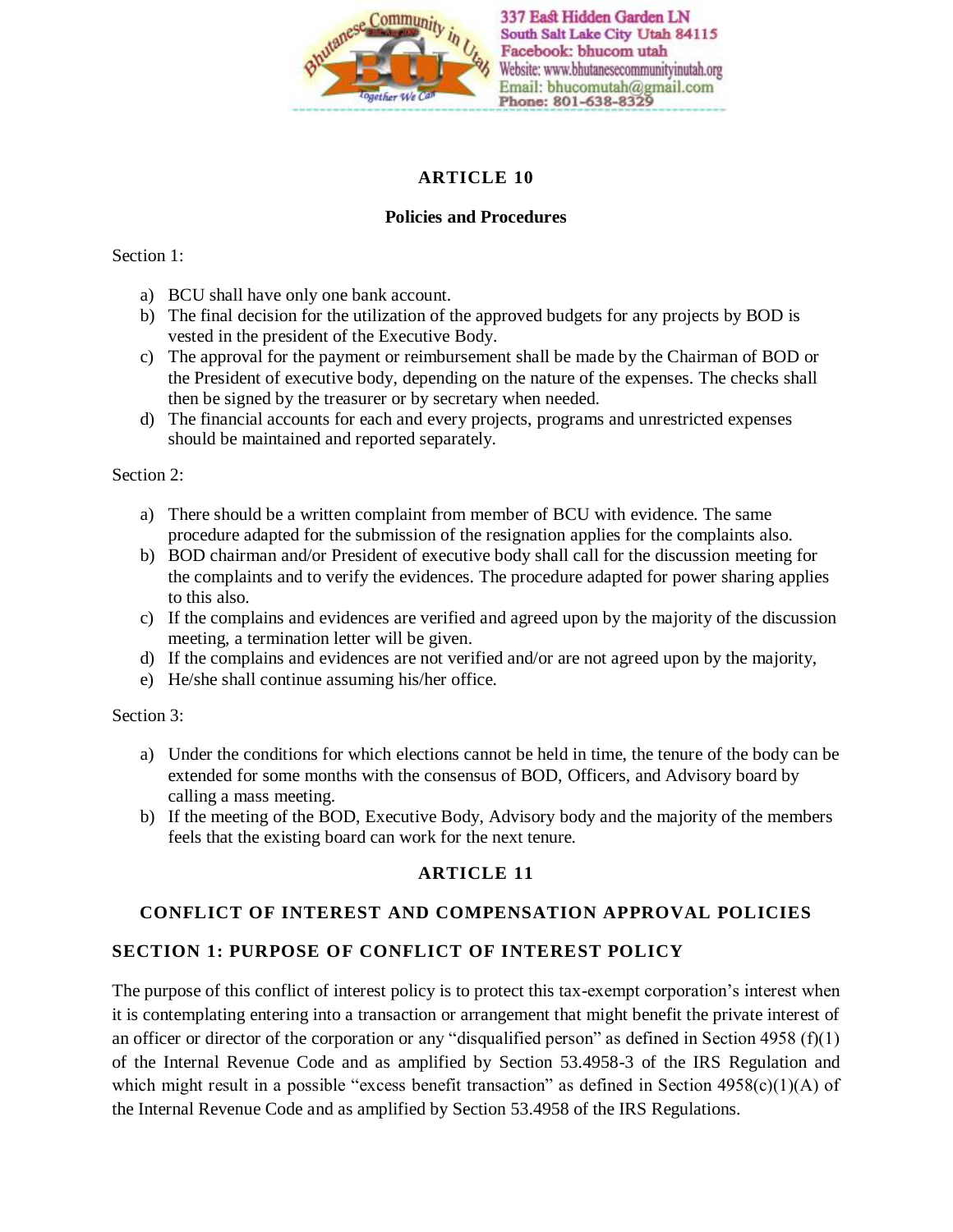

This policy is intended to supplement but not replace any applicable state and federal laws governing conflict of interest applicable to nonprofit and charitable organizations.

### **SECTION 2: DEFINITIONS**

**a. Interested Person:** Any director, principal officer, member of a committee with governing board deleted powers, or any other person who is a "disqualified person" as defined in Section  $4958(f)(1)$ of the Internal Revenue Code and as amplified by Section 53.4958-3 of the IRS Regulation, who has a direct or indirect financial interest, as defined below, is an interested person.

**b. Financial Interest:** A person has a financial interest if the person has, directly or indirectly through business, investment, or family.

1. An ownership or investment interest in any entity with which the corporation has a transaction or arrangement;

2. A compensation arrangement with the corporation or with any entity or individual with which the corporation has a transaction or arrangement; or

3. A potential ownership or investment in, or compensation arrangement with, any entity or individual with which the corporation is negotiating a transaction or arrangement.

4. Compensation includes direct and indirect remuneration as well as gifts or favors that are not insubstantial.

5. A financial interest is not necessarily a conflict of interest. Under Section 3, paragraph B, a person who has a financial interest may have a conflict of interest only if the appropriate governing board or committee decides that a conflict of interest exists.

## **SECTION 3: CONFLICT OF INTEREST AVOIDANCE PROCEDURES**

**1. Duty to Disclose:** In connection with any actual or possible conflict of interest, an interested person must disclose the existence of the financial interest and be given the opportunity to disclose all material facts to the directors and members of committees with governing board delegated powers considering the proposed transaction or arrangement.

**2. Determining Whether a Conflict of Interest Exist.** After disclosure of the financial interest and all material facts, any discussion with the interested person, he/she shall leave the governing board or committee meeting while the determination of a conflict of interest is discussed and voted upon. The remaining board or committee members shall decide if a conflict of interest exists.

**3. Procedures for Addressing the Conflict of Interest.** An interested person may make a presentation at the governing board or committee meeting, but after the presentation he/she shall leave the meeting during the discussion of, and the vote on, the transaction or arrangement involving the possible conflict of interest.

The chairperson of the governing board or committee shall, if appropriate, appoint a disinterested person or committee to investigate alternatives to the proposed transaction or arrangement.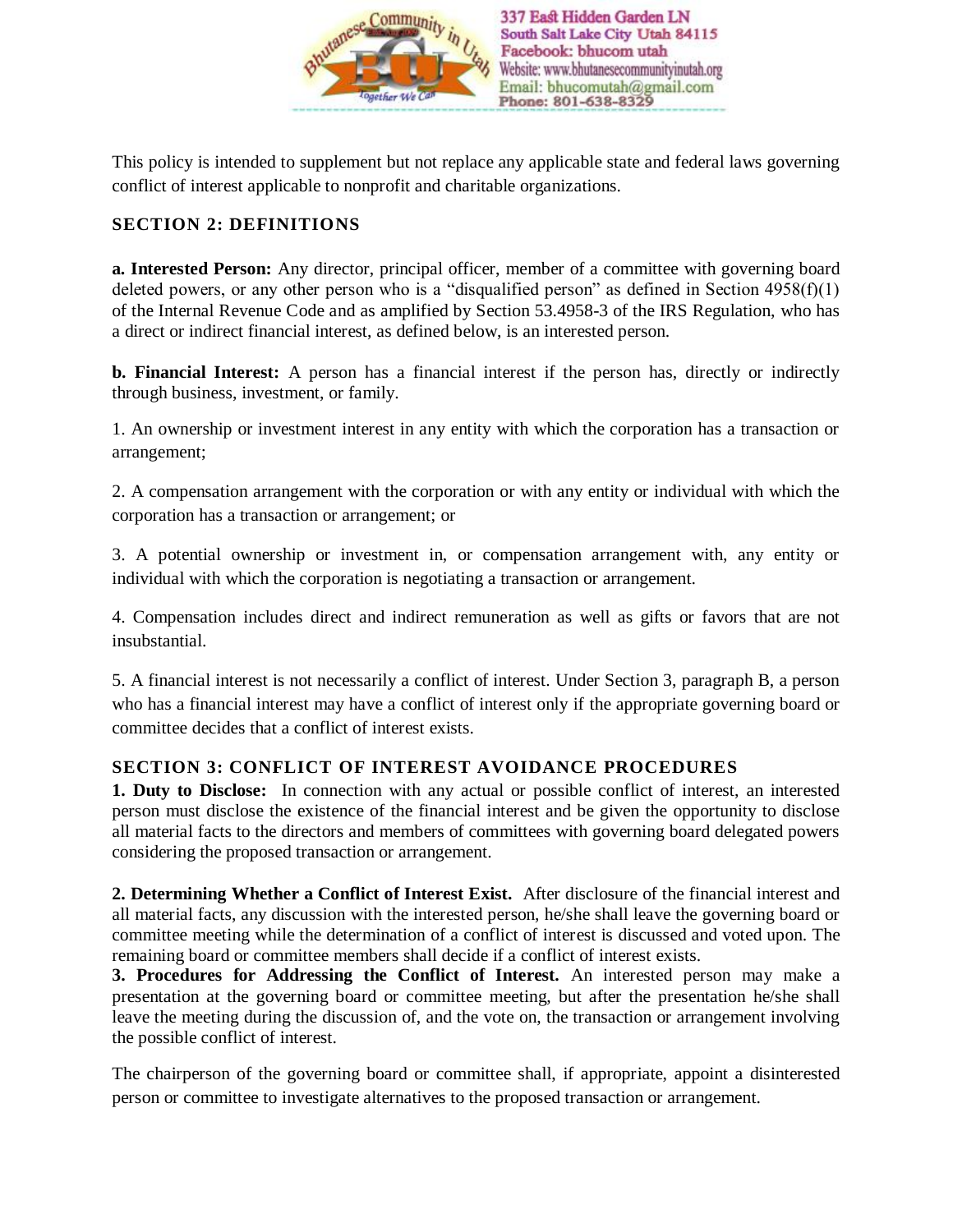

After exercising due diligence, the governing board or committee shall determine whether the corporation can obtain with reasonable effort a more advantageous transaction or arrangement from a person or entity that would not give rise to a conflict of interest.

If a more advantageous transaction or arrangement is not reasonably possible under circumstances not producing a conflict of interest, the governing board or committee shall determine y a majority vote of the disinterested directors whether the transaction or arrangement is in the corporation's best interest, for its own benefit, and whether it is fair and reasonable. In conformity with the determination, it shall make its decision as to whether to enter into the transaction or arrangement.

**4. Violation of the Conflict of Interest Policy.** If the governing board or committee has reasonable cause to believe a member has failed to disclose actual or possible conflict of interest, it shall inform the member of the basis for such belief and offer the member an opportunity to explain the alleged failure to disclose

If, after hearing the member's response and making further investigation as warranted by the circumstances, the governing board or committee determines the member has failed to disclose an actual or possible conflict of interest, it shall take appropriate disciplinary and corrective action.

### **Section 4: Records of Board and Board Committee Proceeding**

The minutes of meeting of the governing board and all committee with board delegated powers shall contain:

a. The names of the person who disclosed or otherwise were found to have a financial interest in connection with an actual or possible conflict of interest, the nature of the financial interest, any action taken to determine whether a conflict of interest was present, and the governing board's or committee's decision as to whether a conflict of interest in fact existed.

b. The names of the persons who were present for discussion and votes relating to the transaction or arrangement, the conflict of the discussion, including any alternatives to the proposed transaction or arrangement, and a record of any votes in connection with the proceeding.

### **Section 5: Compensation Approval Policies**

A voting member of the governing board who receives compensation, directly or indirectly, from the corporation for services is precluded from voting on matters pertaining to that member's compensation.

A voting member of the governing board or any committee whose jurisdiction includes compensation matters and who receives compensation, directly or indirectly, from the corporation for services is precluded from voting on matters pertaining to that member's compensation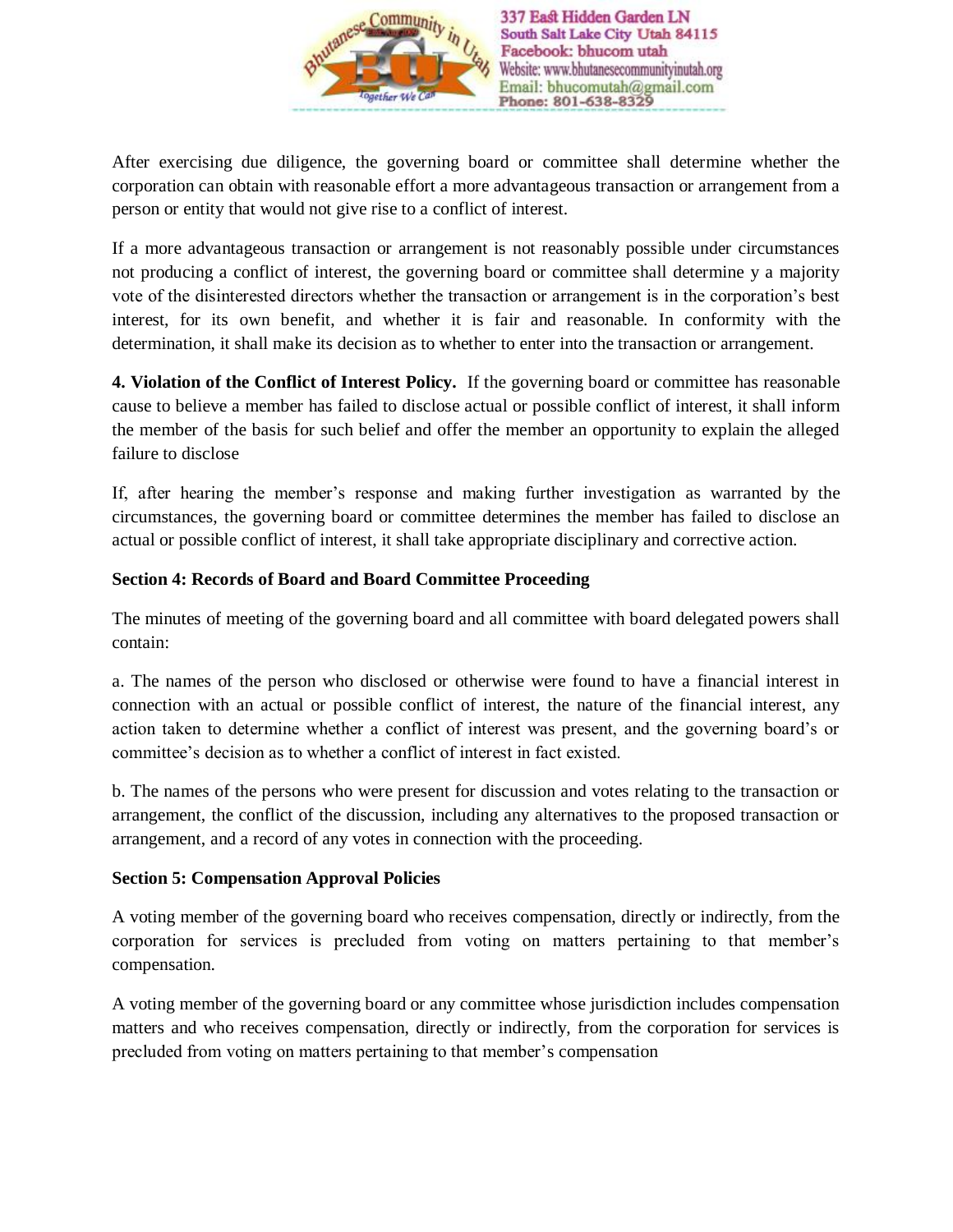

No voting member of the governing board or any committee whose jurisdiction includes compensation matters and who receives compensation, directly or indirectly, from the corporation, either individually or collectively, is prohibited from providing information to any committee regarding compensation.

When approving compensation for directors, officers and employees, contractors and any other compensation contract or arrangement, in addition to complying with the conflict of interest requirements and policies contained in the preceding and following section of this article as well as the preceding paragraphs of this section of this article, the board or a duly constituted compensation committee of the board shall also comply with the following additional requirements and procedures:

**a.** The terms of compensation shall be approved by the board or compensation committee prior to the first payment of compensation.

**b.** All members of the board or compensation committee who approve compensation arrangements must not have a conflict of interest with respect to the compensation arrangement as specified in IRS Regulation Section 53.4958-6(c)(3) which generally requires that each board member or committee member approving a compensation arrangement between this origination and a "disqualified person" (as defined in Section 4958(f)(1) of the Internal Revenue Code and as amplified by Section 53.4958- 3 of the IRS Regulations):

1. Is not the person who is the subject of the compensation arrangement, or a family member of such person;

2. Is not in an employment relationship subject to the direction or control of the person who is the subject of the compensation arrangement;

3. Does not receive compensation or other payment subject to approval by the person who is the subject of the compensation arrangement.

4. Has no material financial interest affected by the compensation arrangement; and

5. Does not approve a transaction providing economic benefits to the person who is the subject to the compensation arrangement, who in turn has approved or will approve a transaction providing benefits to the board or committee member.

**c.** The board or compensation committee shall obtain and rely upon appropriate data as to comparability prior to approving the terms and compensation. Appropriate data may include the following;

1. Compensation levels paid by similarly situated organizations, both taxable and tax exempt, for functionally comparable positions, "Similarly situated" organizations are those of a similar size, purpose, and with similar resources;

2. The availability of similar services in the geographic area of this organization;

**a.** Current compensation surveys complied by independent firms;

**b.** Actual written offers from similar institutions competing for the services of the person who is the subject of the compensation arrangement;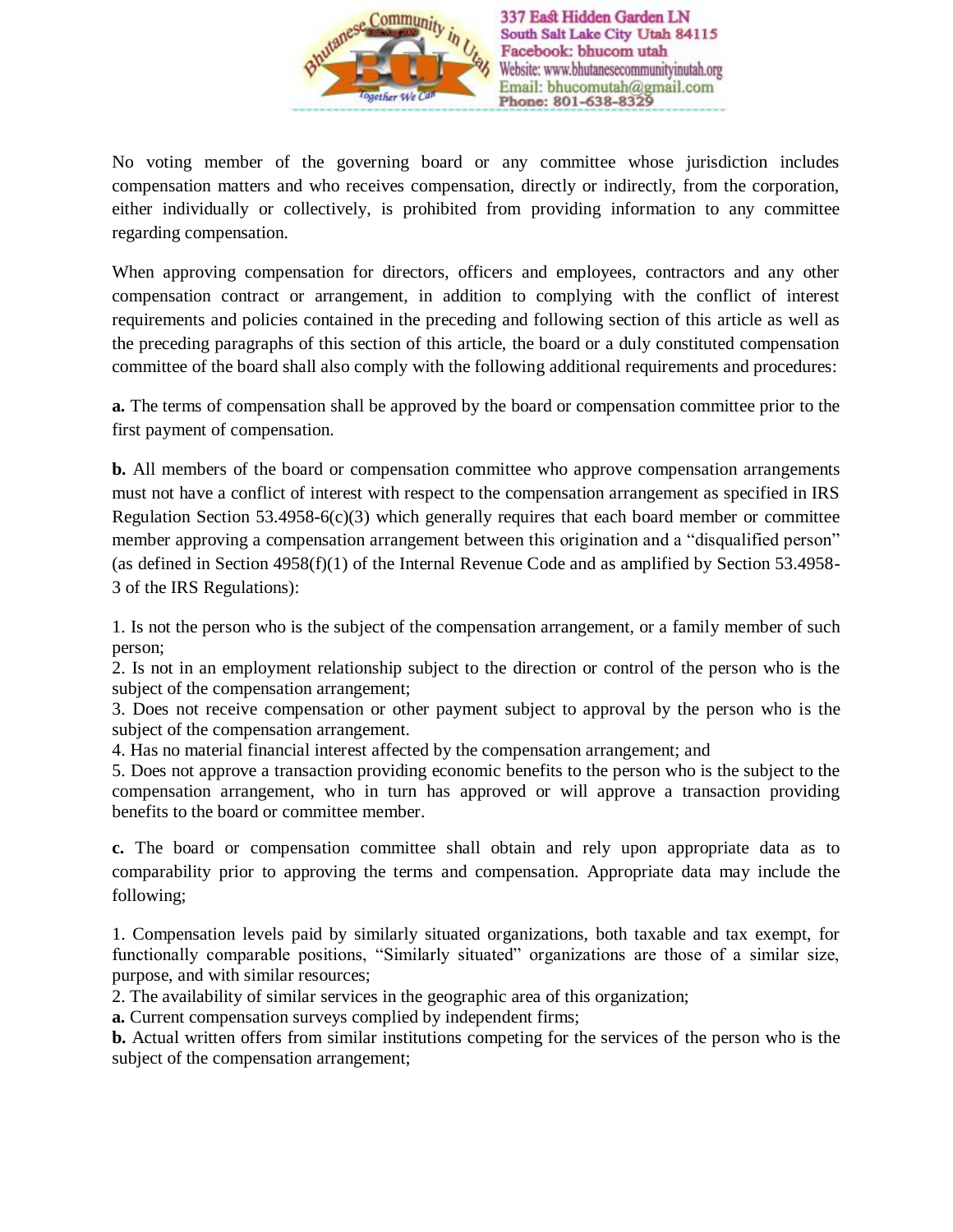

As allowed by IRS Regulation 4958-6, if this organization has average annual gross receipts (including contributions) for its three prior tax years of less than \$1 million, the board or compensation committee will have obtained and relied upon appropriate data as to comparability if it obtains and relies upon data on compensation paid by three comparable organizations in the same or similar communities for similar services.

**c.** The terms of compensation and the bases for approving them shall be recorded in written minutes of the meeting of the board or compensation committee that approved the compensation. Such documentation shall include:

1. The terms of the compensation arrangement and the date it was approved;

2. The members of the board or compensation committee who were present during debate on the transaction, those who voted on it, and the votes cast by each board or committee member;

3. The comparability data obtained and relied upon and how the data was obtained;

4. If the board or compensation committee determines that reasonable compensation for a specific position in this organization or for providing services under any other compensation arrangement with this organization is higher or lower than the range of comparability data obtained, the board or committee shall record in the minutes of the meeting the basis for its determination;

5. If the board or committee makes adjustments to comparability data due to geographic area or other specific conditions, these adjustments and the reasons for them shall be recorded in the minutes of the board or committee meeting;

6. Any actions taken with respect to determining if a board or committee member had a conflict of interest with respect to the compensation arrangement, and if so, actions taken to make sure the member with the conflict of interest did not affect or participate in the approval of the transactions (for example, a notation on the records that after a finding of conflict of interest by a member, the member with the conflict of interest was asked to, and did, leave the meeting prior to a discussion of the compensation arrangement and a taking of the votes to approve the arrangement);

7. The minutes of board or committee meetings at which compensation arrangements are approved must ne prepared before the later of the date of the next board or committee meeting or 60 days after the final actions of the board or committee are taken with respect to the approval of the compensation arrangements'. The minutes must be reviewed and approved by the board and committee as reasonable, accurate, and complete within a reasonable period thereafter, normally prior to or at the next board or committee meeting following final action on the arrangement by the board or committee.

#### **Section 6: Annual Statements**

Each director, principal officer, and member of a committee with governing board delegated powers, if any, shall annually sign a statement which affirms such person:

- a. Has received a copy of the conflicts of interest policy;
- b. Has read and understands the policy;
- c. Has agreed to comply with the policy; and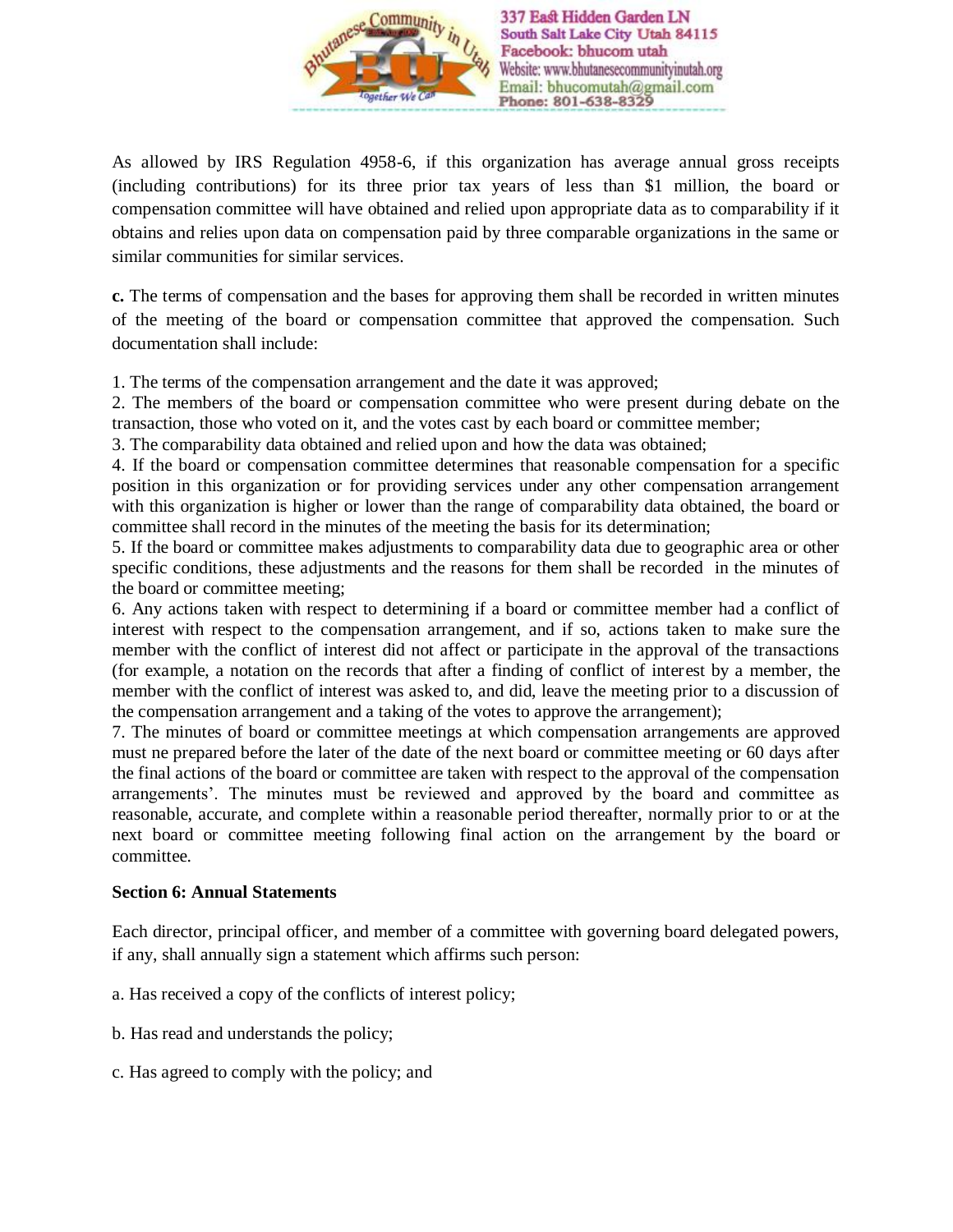

Understands the corporation is charitable and in order to maintain its federal tax exemption it must engage primarily in activities which accomplish one or more of its tax-exempt purposes.

### **Section 7: Periodic Reviews**

To ensure the corporation operates in a manner consistent with charitable purposes and does not engage in activities that could jeopardize its tax-exempt states, periodic reviews shall be conducted. The periodic reviews shall, at a minimum, include the following subjects:

a. Whether compensation arrangements and benefits are reasonable, based in competent survey information, and the result of arm's-length bargaining.

b. Whether partnerships, joint ventures, and arrangements with management organizations conform to the corporation's written policies, are properly recorded, reflect reasonable investment or payments for goods and services, further charitable purposes, and do not result in inurnment, impermissible private benefit, or in an excess benefit transaction.

**Section 8: Use of Outside Experts.** When conducting the periodic reviews as provided for in Section 7, the corporation may, but need not use outside advisors. If outside experts are used, their use shall not relieve the governing board of its responsibility for ensuring periodic reviews are conducted.

# **ARTICLE 12**

# **IRC 501(C) (3) TAX EXEMPTION PROVISIONS**

### **Section 1: Limitations on Activities**

No substantial part of the activities of this corporation shall be the carrying on of propaganda or otherwise attempting to influence legislation (except as otherwise provided by section 501(h) of the Internal Revenue Code) and this shall not participate in, or intervene in (including the publishing or distribution of statements) any political campaign on behalf of, or in opposition to any candidate for public office.

Notwithstanding any other provisions of these Bylaws, this corporation shall not carry on any activities not permitted to be carried on:

1. By a corporation exempt from federal income tax under Section  $501(c)(3)$  of the Internal Revenue Code or

2. By a corporation contributions to which are deductible under section  $170(c)(2)$  of the Internal Revenue Code.

### **Section 2: Prohibition against Private Inurement**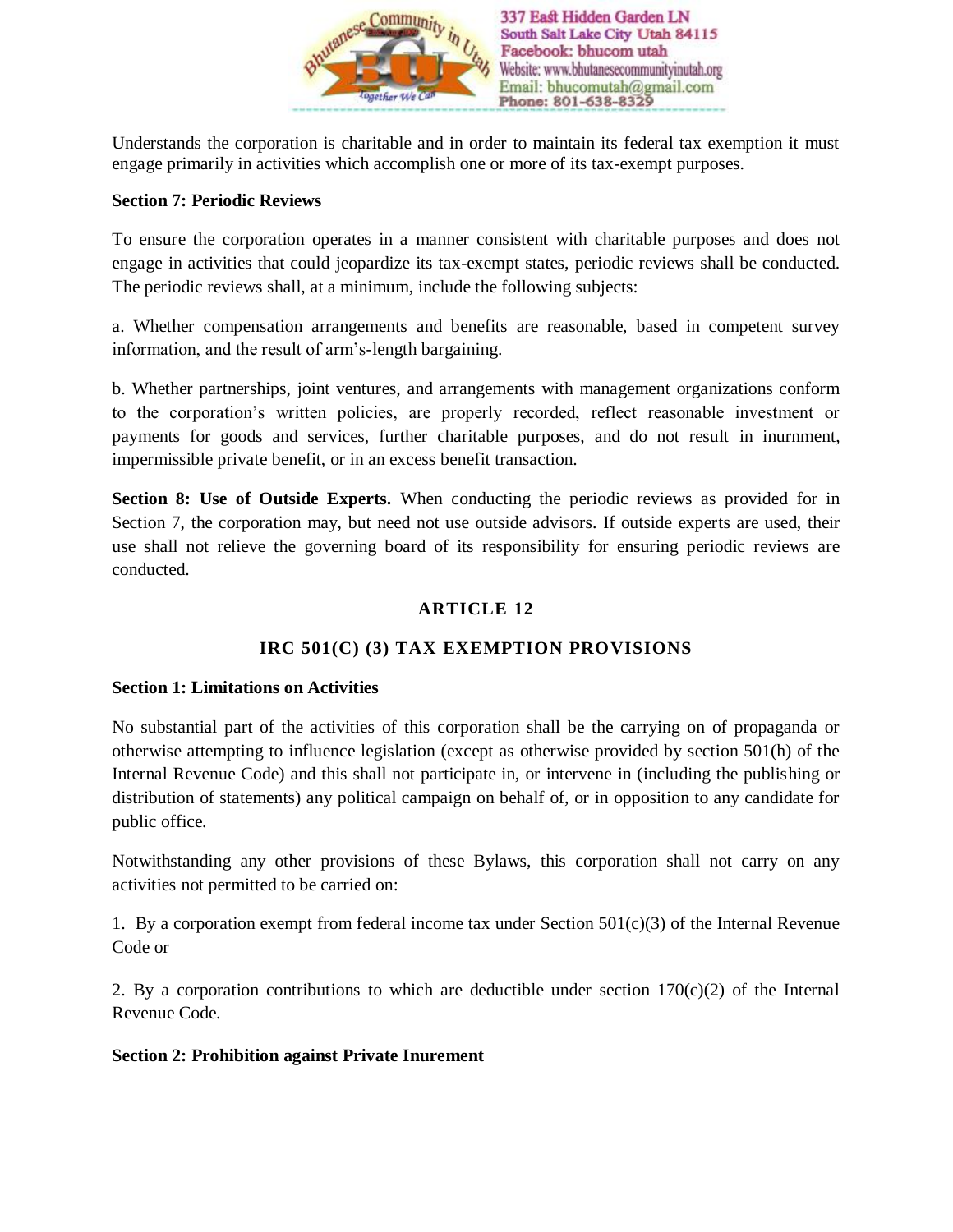

No part of the net earnings of this corporation shall inure to the benefit of, or be distributable to, its members (if any), directors or trustees, officers, or other private 4958(f)(1) of the Internal Revenue Code and as amplified by Section 53.4958-3 of the IRS Regulation:

1. Is not the person who is the subject of the compensation arrangement, or a family member of such person.

2. Is not in an employment relationship subject to the director or control of the person who is the subject of the compensation arrangement.

3. Does not receive compensation or other payment subject to approval by the person who is the subject of the compensation arrangement.

4. Has no material financial interest affected by the compensation arrangement; and

5. Does not approve a transaction providing economic benefits to the person who is the subject to the compensation arrangement, who in turn has approved or will approve a transaction providing benefits to the board or committee member.

6. The board or compensation committee shall obtain and rely upon appropriate data as to comparability prior to approving the terms and compensation. Appropriate data may include the following:

a. Compensation levels paid by similarly situated organizations, both taxable and tax exempt, for functionally comparable positions, "Similarly situated" organizations are those of a similar size, purpose, and with similar resources.

b. The availability of similar services in the geographic area of this organization.

c. Current compensation surveys compiled by independent firms.

d. Actual written offers from similar institutions competing for the services of the person who is the subject of the compensation arrangement.

As allowed by IRS Regulation 4958-6, if this organization has average annual gross receipts (including contributors) for its three prior tax years of less than \$1 million, the board or compensation committee will have obtained and relied upon appropriate data as to comparability if it obtains and relies upon data on compensation paid by three comparable organizations in the same or similar communities for similar services.

8. The terms of compensation and the bases for approving them shall be recorded in written minutes of the meeting of the board or compensation committee that approved the compensation. Such documentation shall include: